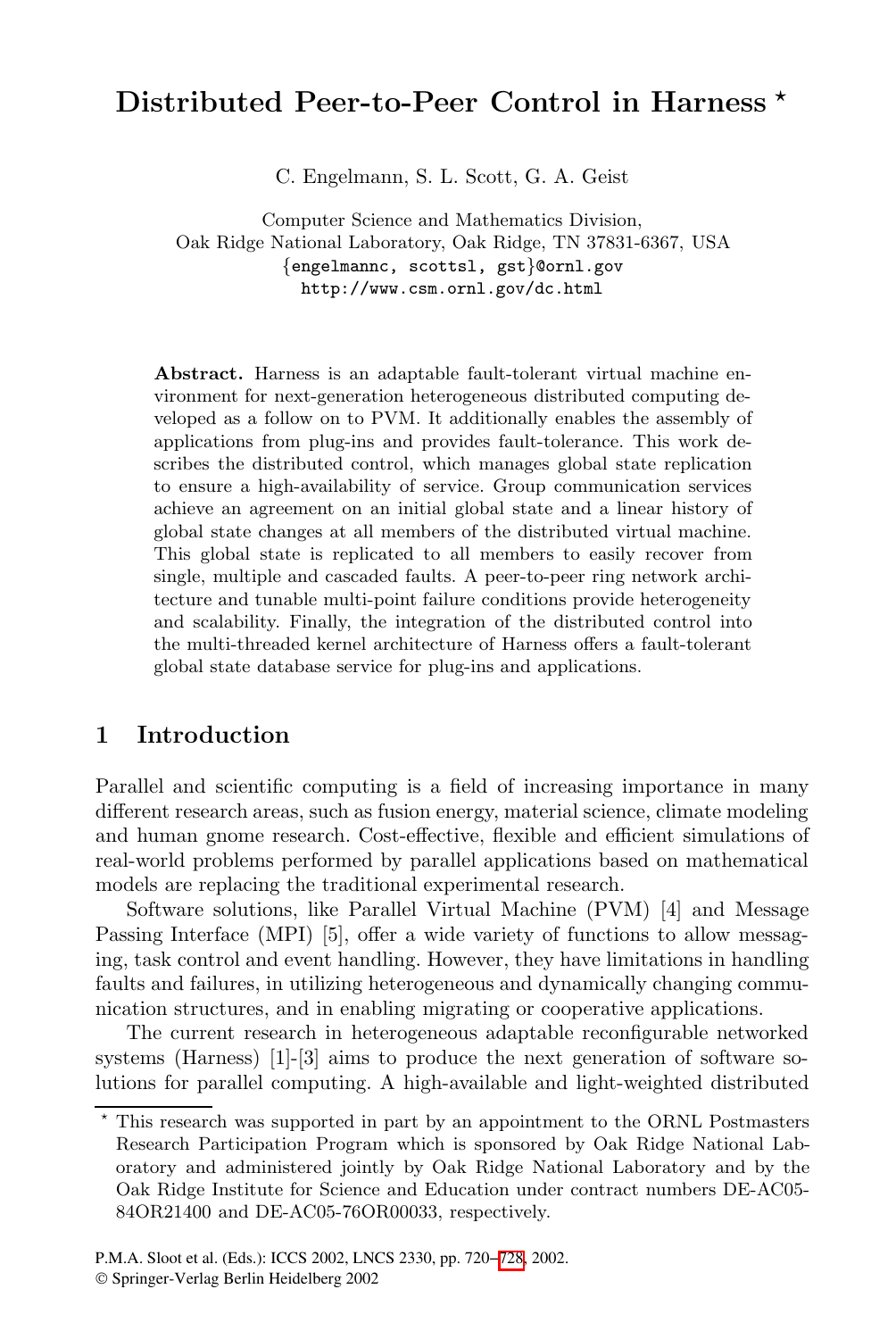virtual machine (DVM) provides an encapsulation of a few hundred to a few thousand physical machines in one virtual heterogeneous machine.

A high availability of a service can be achieved by replication of the service state on multiple server processes at different physical machines [6]-[12]. If one or more server processes fails, the surviving ones continue to provide the service because they know the state. The Harness DVM is conceived as such a highavailable service. It will survive until at least one server process is still alive.

Since every member (server process) of a DVM is part of the global state of the DVM service and is able to change it, a distributed control is needed to replicate the global state of the DVM service and to maintain its consistency. This distributed control manages state changes, state replication and detection of and recovery from faults and failures of members.

## **2 Distributed Peer-to-Peer Control**

The distributed control symmetrically replicates the global state of the DVM, which consists of the local states of all members, to all members. A global state change is performed using a transaction, which modifies the local state of one or more members depending on their local and/or the global state during execution. These local state modifications are replicated to all members.

Such a transaction may join or split member groups, add or remove a member, start or shutdown a service at one member or at a member group, change states of services or report state changes of services. The global state is actively replicated (hot-standby) only at a subset of the DVM members, while all other members retrieve a copy of the global state only on demand.

The tradeoff between performance and reliability is adjustable by choosing the number and location of members with active replication. The number of hot-standby members affects the overall DVM survivability and robustness in terms of acceptable fault and recovery rate. The classic client-server model with its single point of failure is realized if there is only one.

The location of hot-standby members additionally addresses network bottlenecks and partitioning. If different research facilities collaborate using a large DVM, every remote site may choose its own hot-standby members. Additionally, any member can become a hot-standby member if a faulty hot-standby member needs to be replaced or the DVM configuration changes.

The hot-standby member group consistently maintains the replicated global state using group communication in an asynchronous connected unidirectional peer-to-peer ring network architecture. The members of this group are connected in a ring of TCP/IP peer-to-peer connections. Messages are transmitted in only one direction and received, processed and sent asynchronously.

## **3 Group Communication**

The distributed control uses group communication services, such as Atomic Broadcast and Distributed Agreement, to simplify the maintenance of consis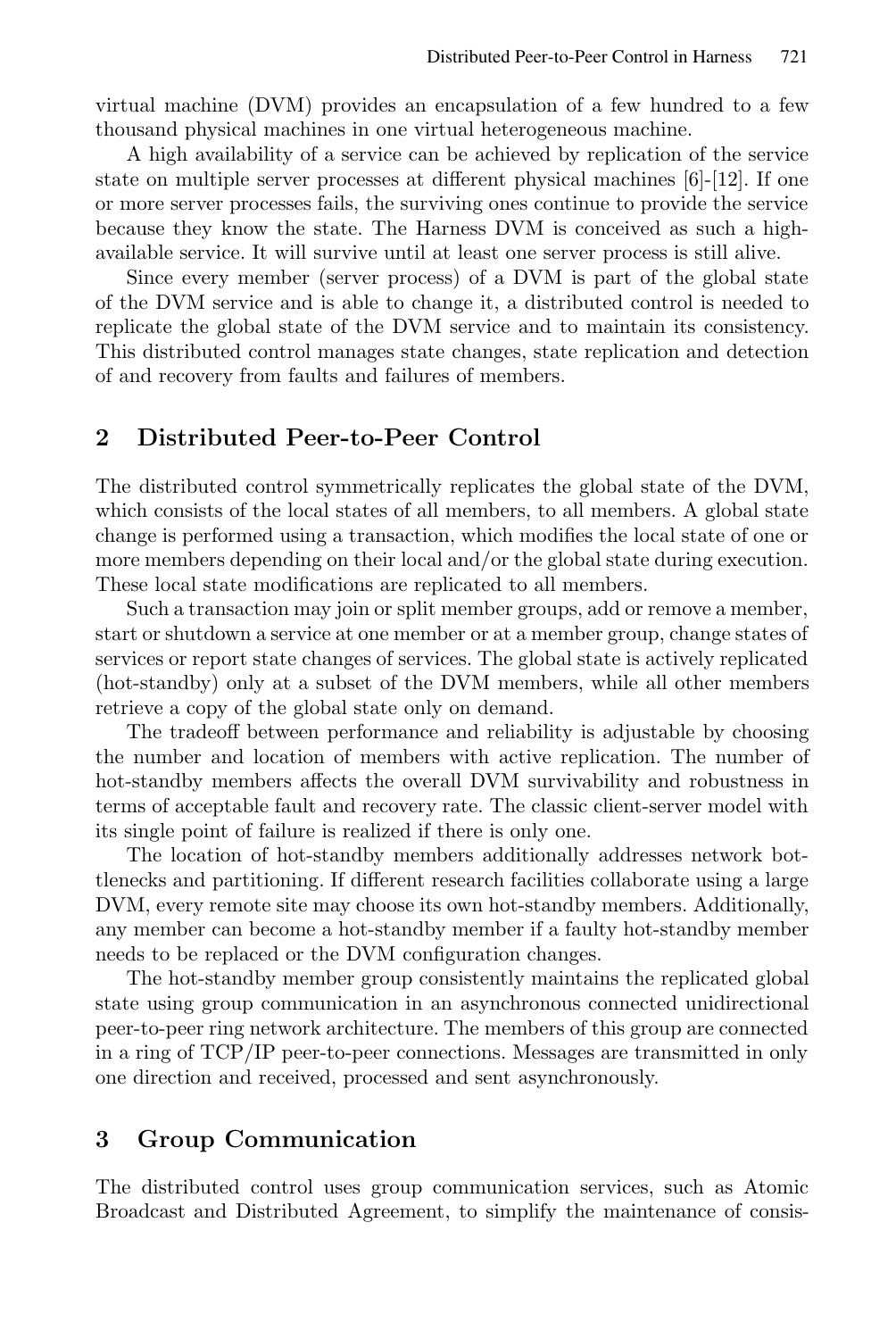tently replicated state despite random communication delays, failures and recoveries. These services are based on reliably broadcasting messages to all members replicating the state in the hot-standby member group.

### **3.1 Reliable Broadcast**

The Reliable Broadcast is the most basic group communication service. It ensures a message delivery from one member to all members in a group, so that if process  $p$  transmits a message  $m$ , then  $m$  is delivered by all non-faulty processes and all non-faulty processes are notified of any failures.



**Fig. 1.** Reliable Broadcast (Phase I, Phase II, State-Machine)

In order to reliably broadcast a message, one member broadcasts it to all members. Each member who receives it broadcasts an acknowledgement back to all members. A member knows that a message is reliably broadcasted if message and related acknowledgements of all members are received. The Reliable Broadcast performs two phases of broadcast communication.



**Fig. 2.** Reliable Broadcast in a unidirectional Ring (Phase I, Phase II)

A straightforward implementation of this Reliable Broadcast algorithm results in high communication costs (n broadcasts) and is not scalable. What fol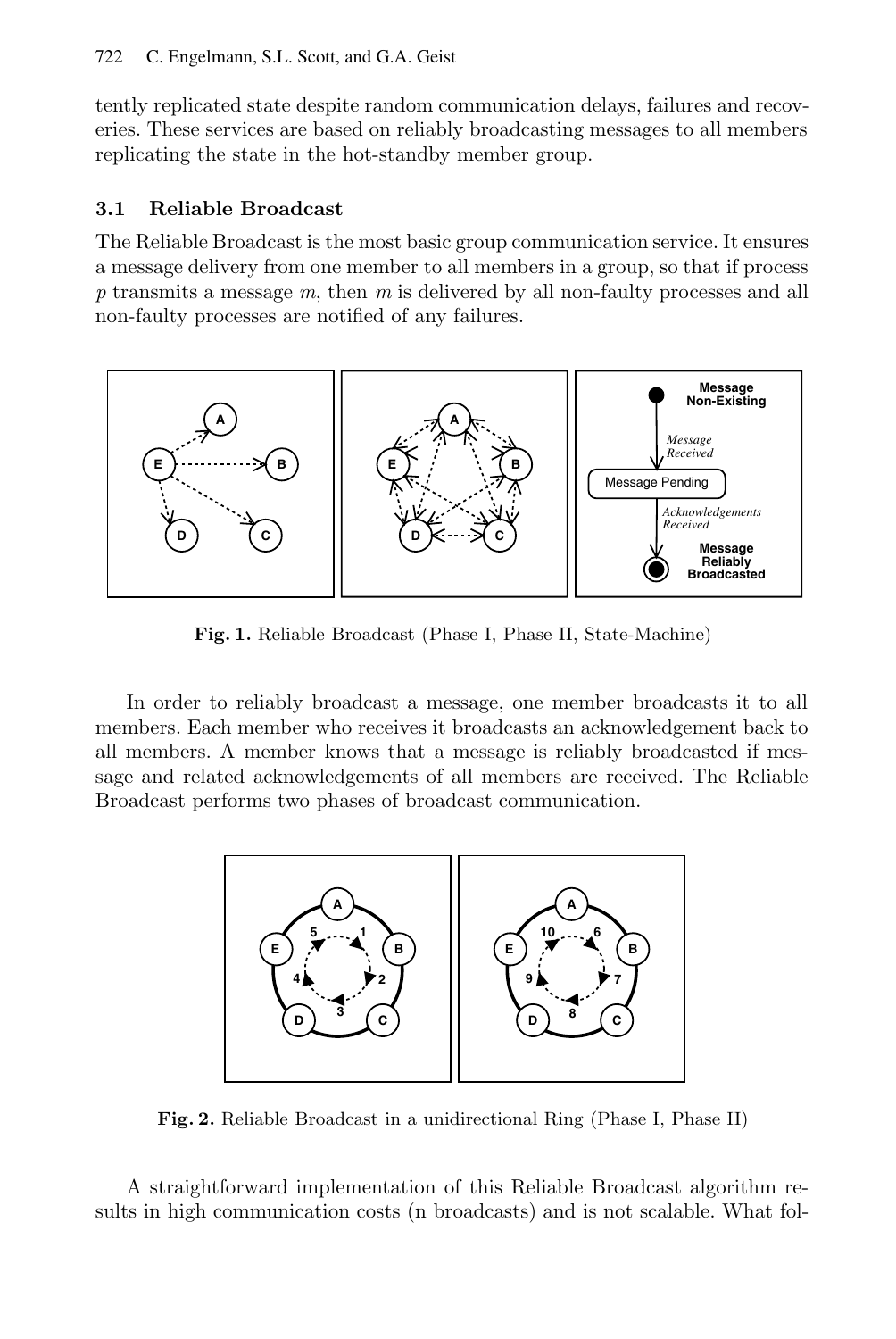lows is a description of a much more efficient algorithm based on a unidirectional ring network which is used by the distributed control in Harness.

In a unidirectional ring, messages are forwarded from one member to the next to reliably broadcast a message. In phase one, a member sends a message to its neighbor in the ring until a member who has it already received before receives it. In phase two, a member sends the acknowledgement to its neighbor in the ring until a member who has it already received before receives it.

#### **3.2 Atomic Broadcast**

The Atomic Broadcast is an extension of the Reliable Broadcast. It additionally ensures a globally unique order of reliably broadcasted messages at all members in a group, so that if process p transmits a message  $m1$  followed by a message  $m$ 2, then m1 is delivered by all non-faulty processes before  $m$ 2 and all non-faulty processes are notified of any failures.



**Fig. 3.** Atomic Broadcast (Phase I, Phase II, State-Machine)

In order to atomically broadcast a message, the Reliable Broadcast is extended with a message numbering and sorting algorithm.

A global message number is maintained with the message broadcast, so that members cannot reuse it immediately. Every member has a local copy of a global message number counter, which is increased before every Atomic Broadcast and constantly updated with higher received values.

All simultaneously broadcasted messages have the same message number and all sequentially broadcasted messages have increasing message numbers. A static and globally unique member priority, which is assigned by the group during member admission, orders messages with equal numbers.

A message is broadcasted with its globally unique id (number/priority) and sorted into a list on receiving, so that it is atomically broadcasted if all previous messages are reliably broadcasted. One atomically broadcasted message may cause other reliably broadcasted messages to be in the atomically broadcasted state, so that blocks of messages may occur to be atomically broadcasted.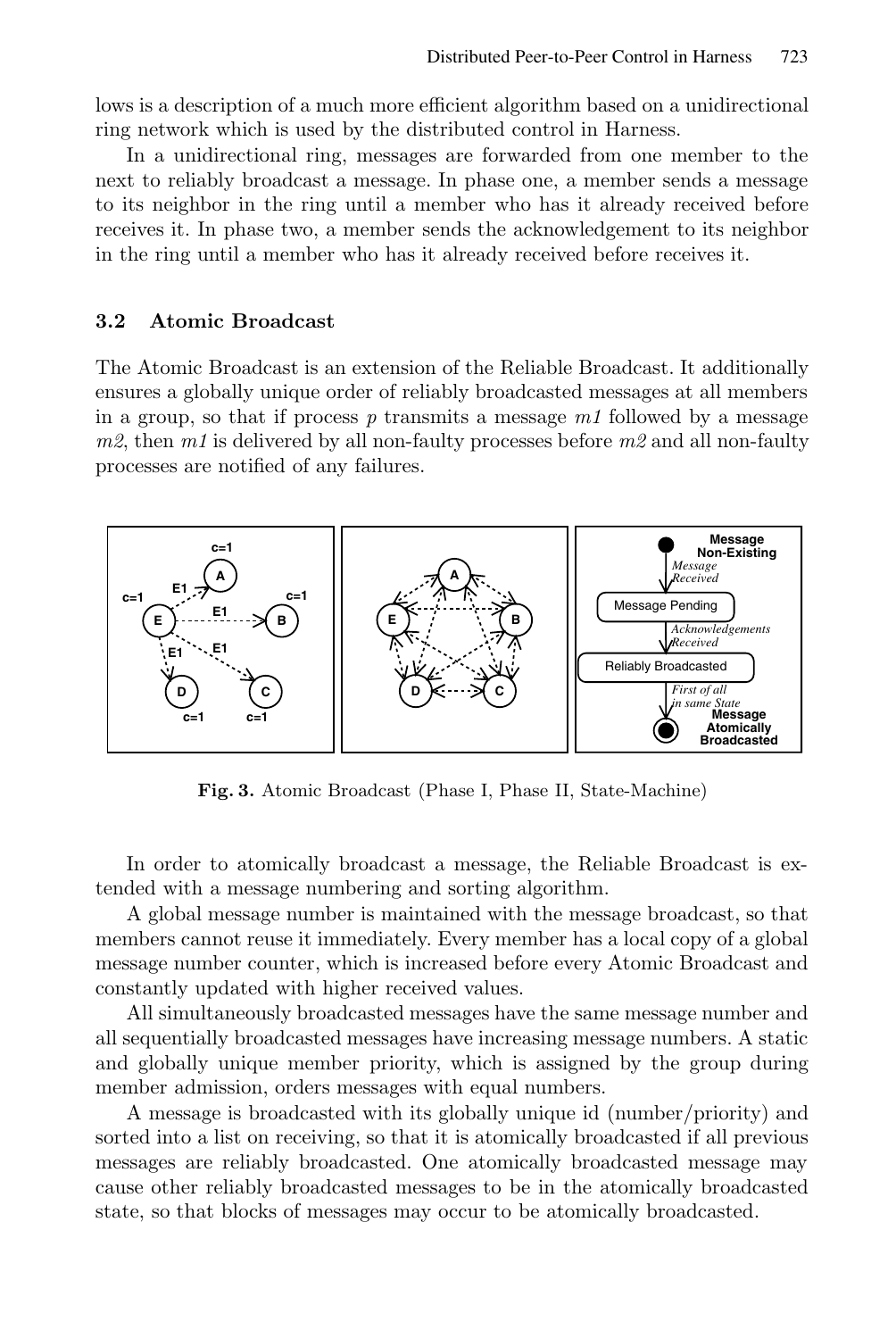

**Fig. 4.** Atomic Broadcast in a unidirectional Ring (Phase I, Phase II)

In a unidirectional ring, the message id is passed with the message in phase one from one member to the next until received twice. The message id is also passed with the acknowledgement in phase two from one member to the next until received twice. All messages with the same or a lower message number are known in phase two, so that the total order of all previously and all simultaneously broadcasted messages is known.

#### **3.3 Distributed Agreement**

The Distributed Agreement group communication service is based on multiple Reliable Broadcasts executed by all members in a group. It ensures that a decision is taken at all members by all members, so that each member knows the decision of every member and is able to evaluate it using the same voting algorithm.

In order to perform a Distributed Agreement on a decision, every member executes a Reliable Broadcast of its decision. A decision is taken at a member by all members if the decisions of all members are reliably broadcasted. Common voting algorithms are: majority, minority (at least one) and unanimous agreement.



**Fig. 5.** Distributed Agreement in a unidirectional Ring (Phase I, Phase II, Phase III)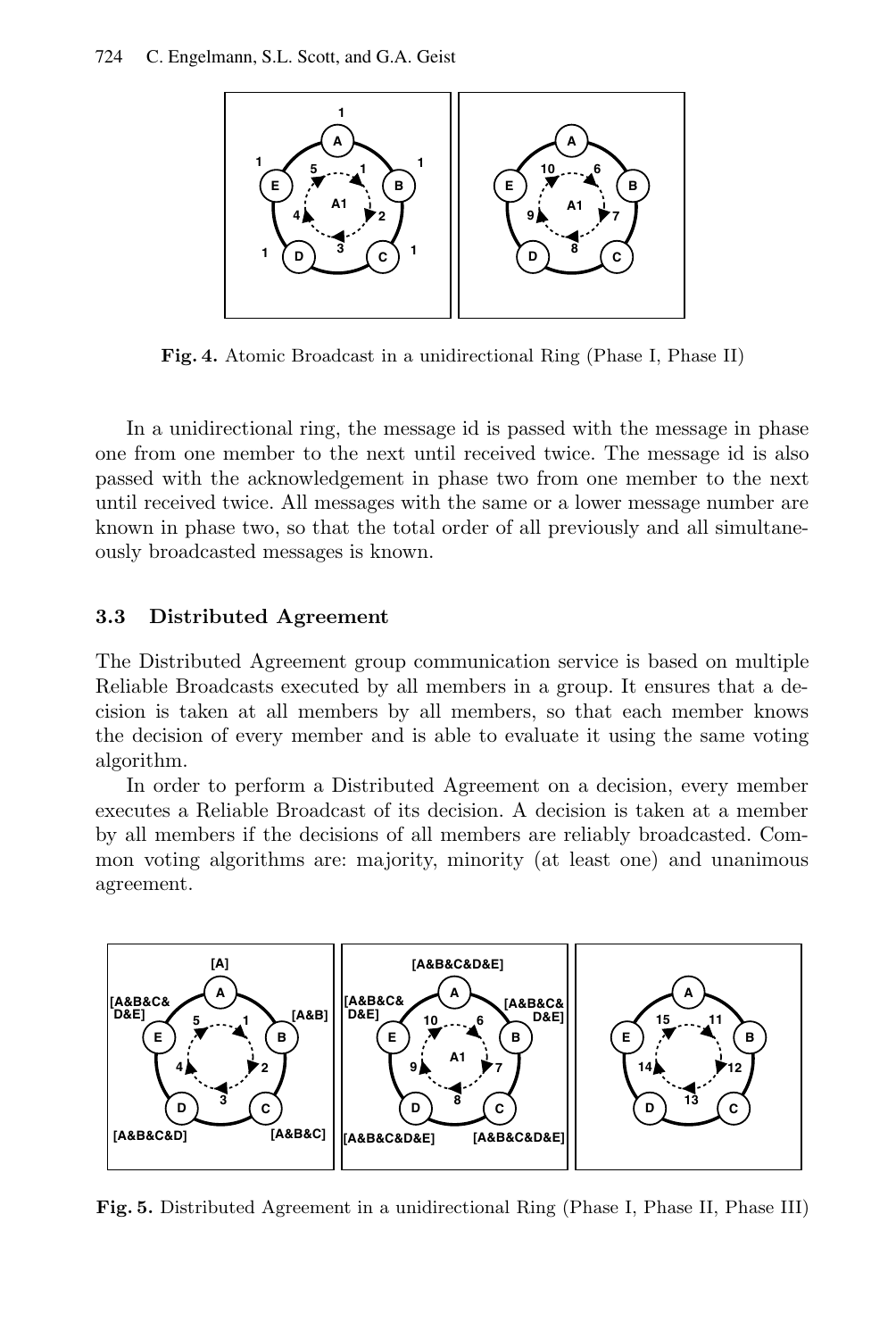The Distributed Agreement in a unidirectional ring is based on interleaved Reliable Broadcasts. One message is passed around the ring twice to reliably broadcast information appended by all members in the first round. Collective communication is used to avoid n Reliable Broadcasts or n messages.

Passing a message from one member to the next until received twice collects the decisions of all members in phase one. Passing this message around the ring again in phase two broadcasts the final decision and ensures the decision collection of phase one. Passing an acknowledgement around the ring in phase three ensures the final decision broadcast of phase two.

The decisions of all members are collected in phase one using a counter for every class of decision. Their final count is broadcasted in phase two. The voting algorithm compares these values at every member in phase three. This anonymous voting may be replaced by collecting the member names for every class of decision or by a mixture of both.

### **4 Member Fault Recovery**

A single, cascade or multiple member fault does not affect group communication services directly. However, they are based on acknowledgements for received messages from all members and the membership changes when a fault occurs. The underlying communication system notifies all indirectly affected members who are waiting for acknowledgements from faulty members.

Messages may get lost if a faulty member was used as a router. Since all messages are stored until acknowledged, they are sent again if a fault occurs to ensure delivery of messages at least once. Doubled messages are filtered at the receiving member based on the group communication service state.

Single or multiple faults in a ring are recovered by connecting the two correct neighbor members of the faulty member(s) to each other. The neighbor who had sent messages and acknowledgements to a faulty member assumes that all unacknowledged messages and all acknowledgements are lost.

All unacknowledged messages are sent again in the same order. A hop counter contained in every message which is increased when passed to the next member is used to distinguish doubled messages from messages seen twice. A message is ignored if the hop count is less than the stored one.

The last acknowledgement is always stored at a member and sent again. The receiving member regenerates all lost acknowledgements based on his last stored and based on the order the related messages passed previously.

Cascaded faults, which are single or multiple faults occurring during a recovery from previous ones, are handled by restarting the recovery.

### **5Membership**

The group membership requires an agreement on an initial group state and a linear history of group state changes at all members, so that each member has a complete and consistent replicated copy of the group state.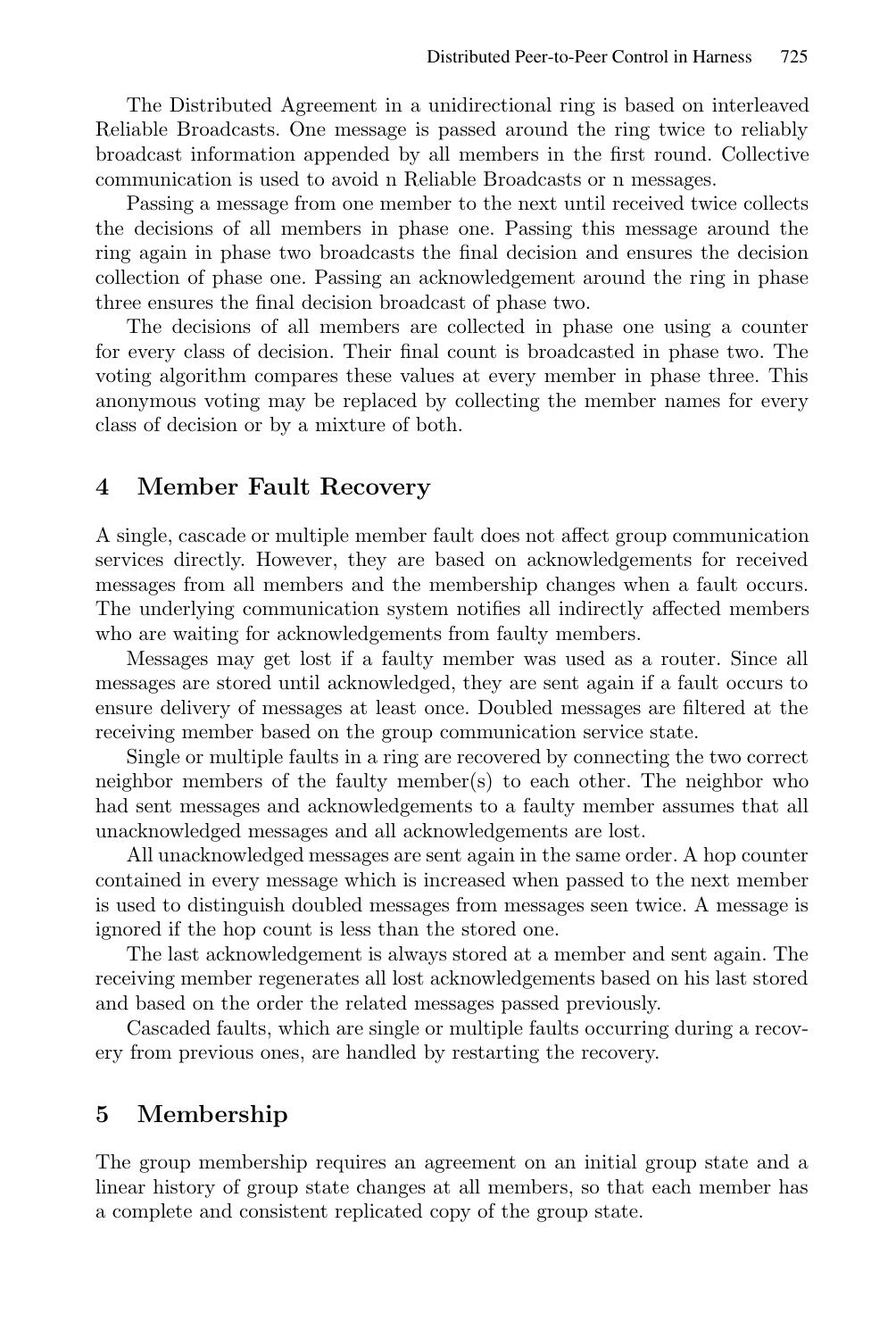In order to achieve an agreement on an initial group state, every new member obtains a copy of the group state from a group member. In order to achieve an agreement on a linear history of state changes, every state change is performed as a transaction using an Atomic Broadcast of the state change followed by a Distributed Agreement on the state change execution result.

Transactions consistently replicate the list of members as part of the group state while admitting or removing members. In order to admit a new member, a member of the group connects to the new member and updates it with a copy of the group state. A member removal is based on a controlled member fault. In order to remove a member, the member to be removed disconnects itself from the group. All members expect the member fault and recover easily.

# **6 Transaction Types**

The distributed control extends the management of a symmetrically distributed global state database by enabling transactions to be partially or completely committed or rejected depending on their execution result, which may be different at every member. Transactions may involve local state changes that may fail at one or more members, local state changes at one or more members that cannot fail and global state changes that may fail at all members.



**Fig. 6.** Transaction Control State-Machines (Type I, II, III)

A linear history of state changes is realized using an Atomic Broadcast of a state change followed by a Distributed Agreement on the execution result, since a state change may involve multiple local state change failures (Type III).

A Reliable Broadcast of the execution result replaces the Distributed Agreement if only one local state change that may fail is involved (Type II). The Atomic Broadcast alone is performed if a transaction involves only local state changes that cannot fail or global state changes that may fail (Type I).

A transaction control algorithm decides the transaction type on a case-bycase basis and guarantees the total order of state change executions and state change commits, so that all state changes are executed and committed/rejected in the same order at all members.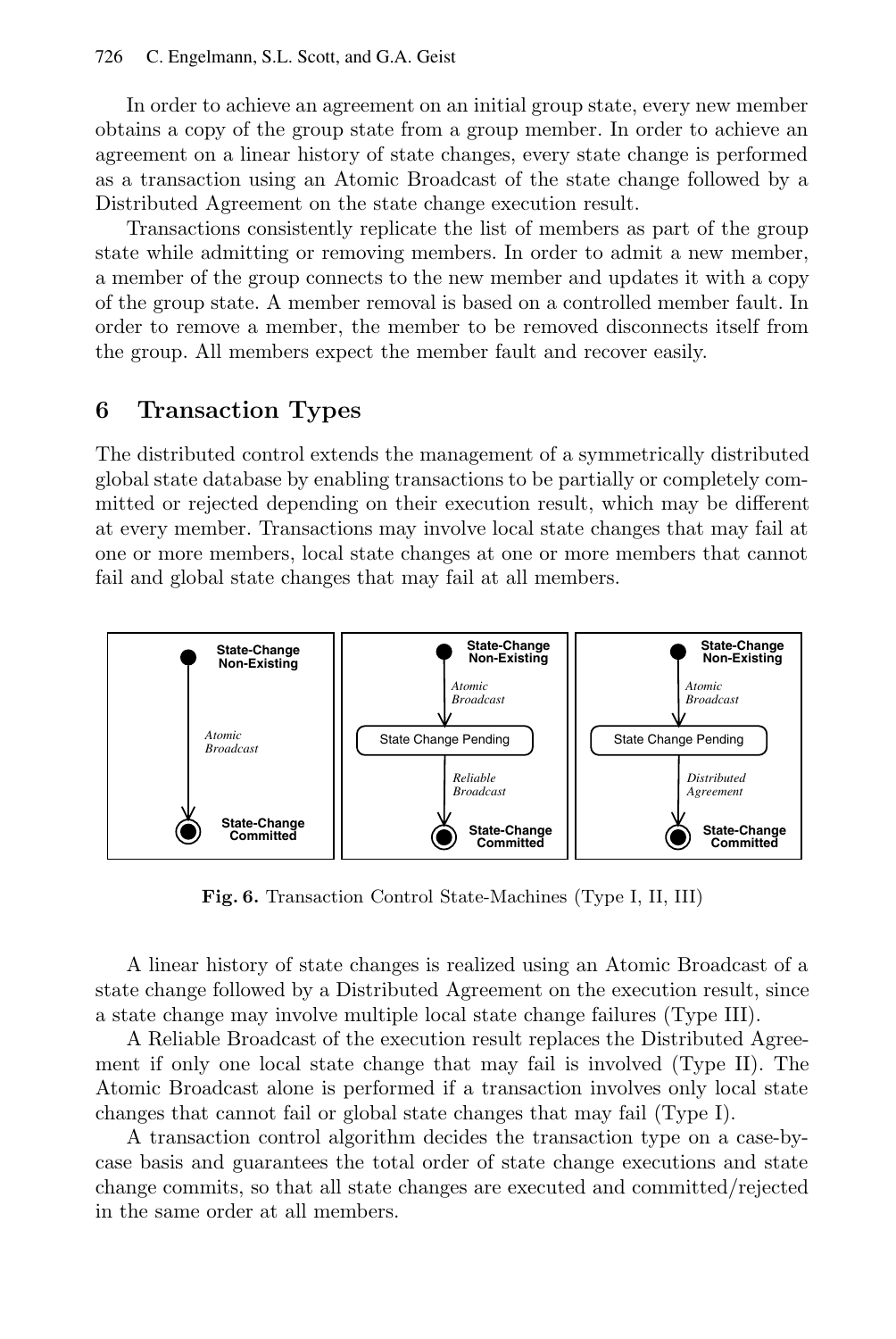#### **7 Harness Kernel Integration**

A first prototype was developed as a distributed stand-alone server application in C on Linux to test and experiment with different variations of the described group communication algorithms. The results were used to refine the algorithms and to define the requirements for the integration of the distributed control into the multi-threaded Harness kernel architecture.



**Fig. 7.** Scheme of Harness Kernel

The transaction control algorithm manages all transactions in the controller module (HCtl). The central message handler (HMsg) delivers all messages to and from the controller. Communicator plug-ins (HCom) maintain the network connections to communicator plug-ins of other kernels.

Group communication messages are exchanged between a communicator plugin and the controller using the message handler. State changes are executed by the controller or by a plug-in, while the controller maintains the state database. State change requests are delivered from a plug-in to the controller via the message handler or directly using the kernel API.

### **8 Conclusions**

We have developed a distributed control that automatically detects and recovers single, multiple and cascaded member faults. Its design allows a trade-off between performance and robustness, i.e. tunable multi-point failure conditions. A strictly symmetric global state control and replication ensures fault-tolerance and protects members against denial-of-service and starvation.

The distributed control uses group communication services, such as Reliable Broadcast, Atomic Broadcast and Distributed Agreement, to simplify the maintenance of consistently replicated state despite random communication delays,